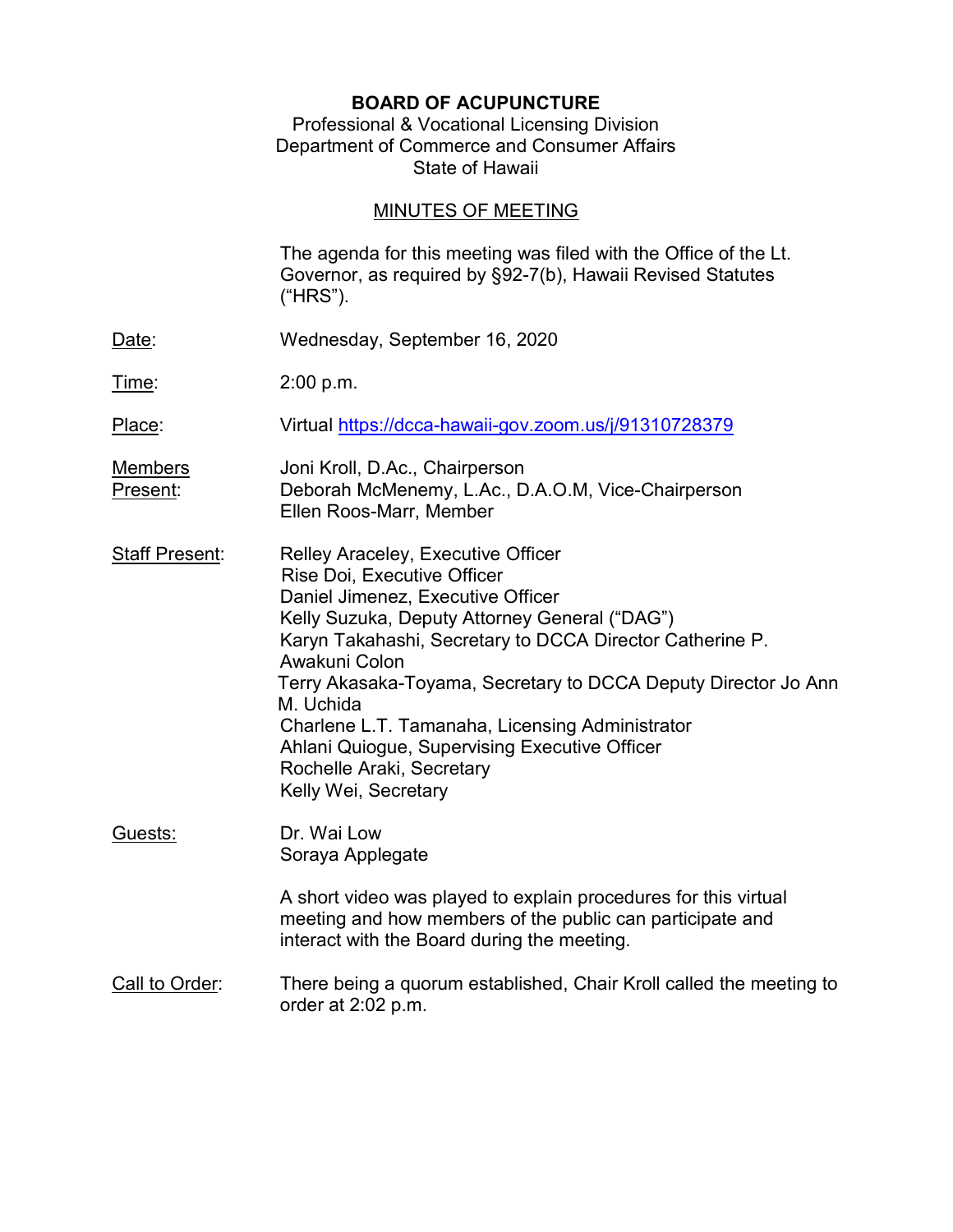Approval of It was moved by Vice-Chair McMenemy, seconded by Ms. Roosthe Minutes: Marr, and unanimously carried to approve the open minutes of February 6, 2020 meeting with amendments.

> After discussion, the following amendments to the open minutes were requested (underlined material added, while bracketed material is to be deleted):

New Business:

A. CMS Announcement about Medicare Coverage for Acupuncture

 Chair Kroll shared that on January 21, 2020, the Centers for Medicare & Medicaid Services ("CMS") announced that [they will allow coverage for] CMS is now covering acupuncture for Medicare patients with chronic lower back pain. The challenge at the moment is that [the rule making that CMS does and the statute that Congress does, do not list Acupuncturists as a provider type by Congress. CMS is trying to figure out how to implement this until there is an active Congress that can add Acupuncturists as a provider] Acupuncturists are not yet CMS providers and the power to add a provider type lies with the US Congress, not with CMS.

The decision lists who can provide acupuncture as follows:

Physicians in accordance with applicable state requirements.

Physician assistants, nurse practitioners/clinical nurse specialists, and auxiliary personnel may furnish acupuncture if they meet all applicable state requirements and have:

- A masters or doctoral level degree in acupuncture or Oriental Medicine from a school accredited by the Accreditation Commission on Acupuncture and Oriental Medicine (ACAOM); and
- current, full, active, and unrestricted license to practice acupuncture in a State, Territory, or Commonwealth (i.e. Puerto Rico) of the United States, or District of Columbia.

[The only providers who can do acupuncture for Medicare patients are licensed physicians and those with a masters or doctoral level degree in acupuncture or internal medicine from a school accredited by the Accreditation Commission for Acupuncture and Oriental Medicine ("ACAOM").]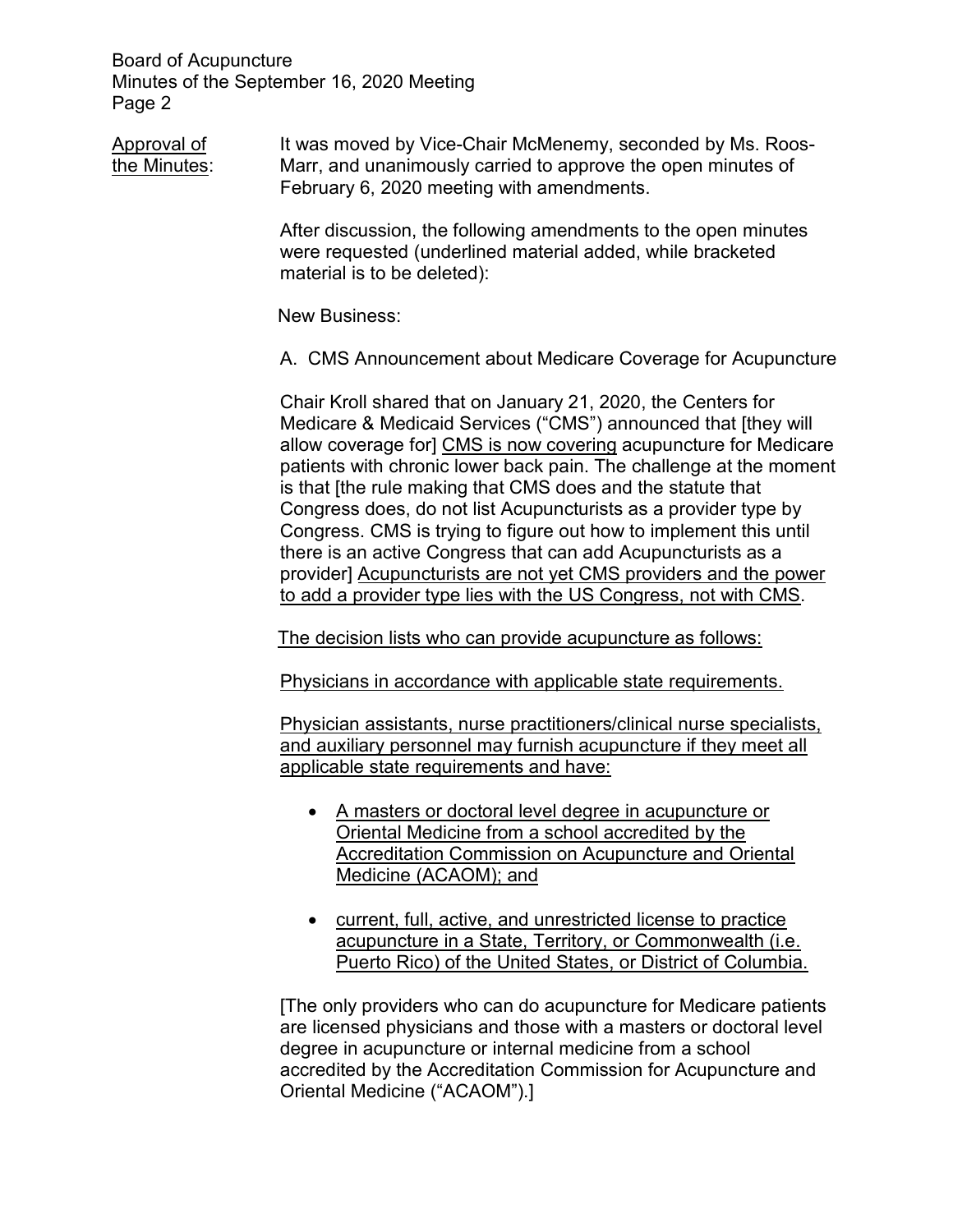> The ruling also defined that dry needling is acupuncture in the following statement: All types of acupuncture including dry needling for any condition other than cLBP are non-covered by Medicare.

 The ruling also defined that dry needling is acupuncture. Medicare is allowing up to 20 visits per year with 12 visits in the first 90 days. [Currently, they have 3 levels of supervision for an Acupuncturist for any provider.] Acupuncturists must provide care as Auxiliary personal, which requires the least restrictive level of supervision. Physicians have direct access. [The lowest level is called the appropriate level which requires supervision and has yet to be defined.] Billing has yet to be determined but overall, this is a big step forward.

#### Applications: a. Ratifications

It was moved by Vice-Chair McMenemy, seconded by Ms. Roos-Marr, and unanimously carried to ratify the following list of licensees that have been issued:

#### Acupuncturists

ACU 1304 HEATHER M BECKER-BRUNGARD ACU 1305 EDWIN M N WILTSE ACU 1306 ELISABETH M SHERMAN ACU 1307 JOYCE M TOWNE ACU 1308 REYNOLD S L WONG ACU 1309 ANDREA M WILEY ACU 1310 NINA T HAMID ACU 1311 BARBARA J AKANA ACU 1312 ASHLEY C COOPER ACU 1313 VIRGIL S TANIZAKI ACU 1314 DAVID B KITTS ACU 1315 CLARA K SONG ACU 1316 SOOK KIM ACU 1317 JESSICA L MYRICK ACU 1318 ALAN P LLOYD ACU 1319 HAN YANG ACU 1320 CYNTHIA H BODAS ACU 1321 CHRYSTAL-ANN WEIDNER

b. Applications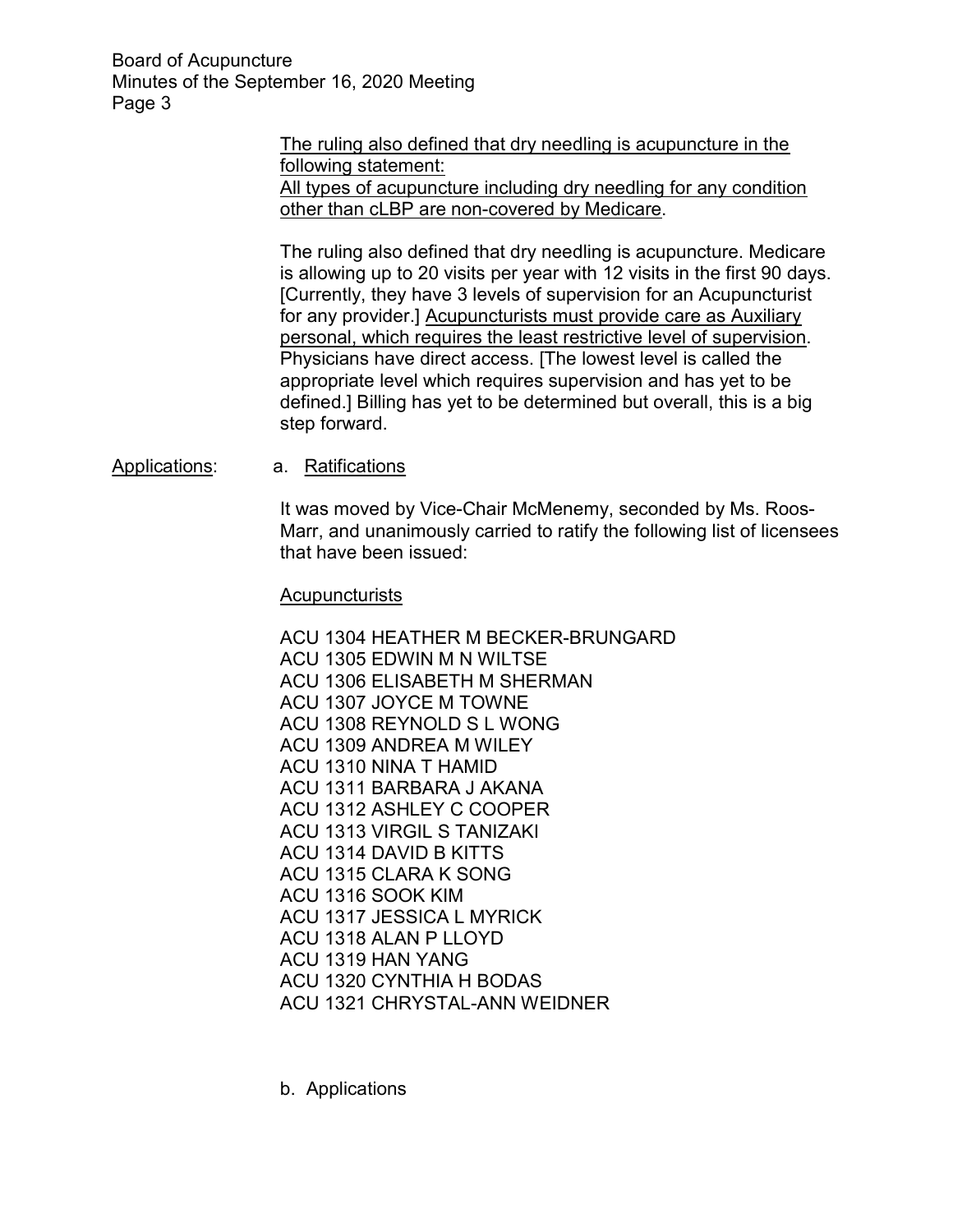> Upon a motion by Chair Kroll, seconded by Vice-Chair McMenemy, it was voted on and unanimously carried to deny the following application pursuant to HAR §16-72-17 and HRS § 436E-13.

> > 1. Use of Doctoral Title i. Han Yang: ACU-1319

Executive Officer's a. Introduction of Executive Officer Risé Doi Report:

> Executive Officer Araceley introduces Risé Doi who is transitioning into the role of the Executive Officer for the Board of Acupuncture.

b. Clarification on continuation of teleworking measures including the continued use of digital conference meetings and office operations throughout 2020

Executive Officer Araceley confirming that the Board will continue to hold virtual Board Meetings for at least the rest of 2020 and will try and adhere to the already scheduled Board meeting dates. The office and staff are teleworking and are available to help. The building is open to the public from 7:45am to 12:00pm.

Vice Chair McMenemy asked Executive Officer Araceley when the next Board meeting will be. Executive Officer Araceley stated that it will try to adhere to its already scheduled Board meeting dates, which is October 1st .

c. Clarification on duties delegated to the Executive Officer from the Board of Acupuncture including the review and approval of license applications, applications for use of doctoral title, and intern applications.

Executive Officer Araceley requested for the Board to clarify the duties that are delegated to the Executive Officer to give Executive Officer Doi a clear confirmation on the delegation of her responsibilities as the new Executive Officer for the Board of Acupuncture. It is Executive Officer Relley's understanding that as an Executive Officer, his duty is to approve license applications for Acupuncturist, Interns and the use of Doctoral title in Acupuncture. Approval is given to those that have met requirements based on the rules and regulations of the Board. Applicants for Doctoral title must meet requirements as stated in HAR §16-72-17 in order to be approved.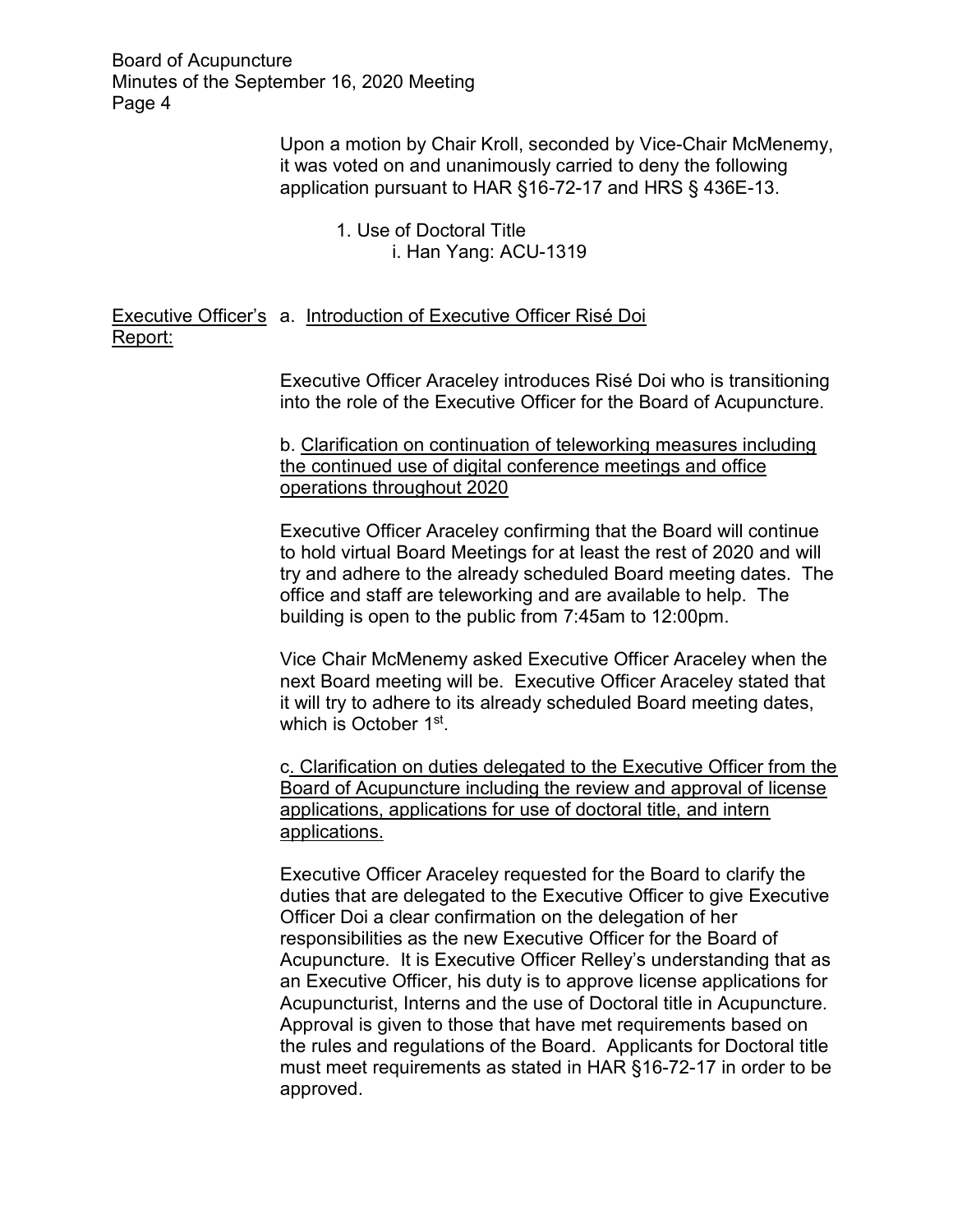> Executive Officer Araceley asked if there were any questions from the Board.

The Board had no questions.

Executive Officer Doi asked Executive Officer Araceley if the Board allows the Executive Officer to approve an application with one (1) DUI. Executive Officer Araceley stated that any "yes" answers in the application and any previous disciplinary actions are required to be reviewed by the Board for approval.

Upon a motion by Chair Kroll, seconded by Vice-Chair McMenemy, it was voted on and unanimously carried to accept and clarify the duties and responsibilities of the Executive Officer as stated in agenda 4. c.

#### Ongoing Business: a. Update on process of Hawaii Administrative Rules (HAR) Chapter 16-72 amendments and final clarifications

 Chair Kroll asked if there were any public comments on Ongoing Business: Update on process of Hawaii Administrative Rules (HAR) Chapter 16-72 amendments and final clarifications.

 Ms. Takahashi advised the Chair that Dr. Wai Low has raised his hand and would like to be recognized.

The Chair recognizes Dr. Wai Low.

 Dr. Low stated that there were concerns from his fellow senior practitioners on the continuing education requirement. Dr. Low asked if the practitioners forget to renew their license within the 1 year restoration period, would they be treated as a new applicant and be subjected to the new rules and regulations – which is to graduate from an accredited school and pass the NCCAOM exam, or will they be grandfathered into not having to take the NCCAOM exam.

 Chair Kroll asked Dr. Low for clarification on his question. Is he asking about the law in the statues or the rules and regulations? The rules and regulations are currently in the process of change and the 1-year restoration can be addressed by the Board. If it's in the statute, then the 1-year restoration is something that the profession will have to change.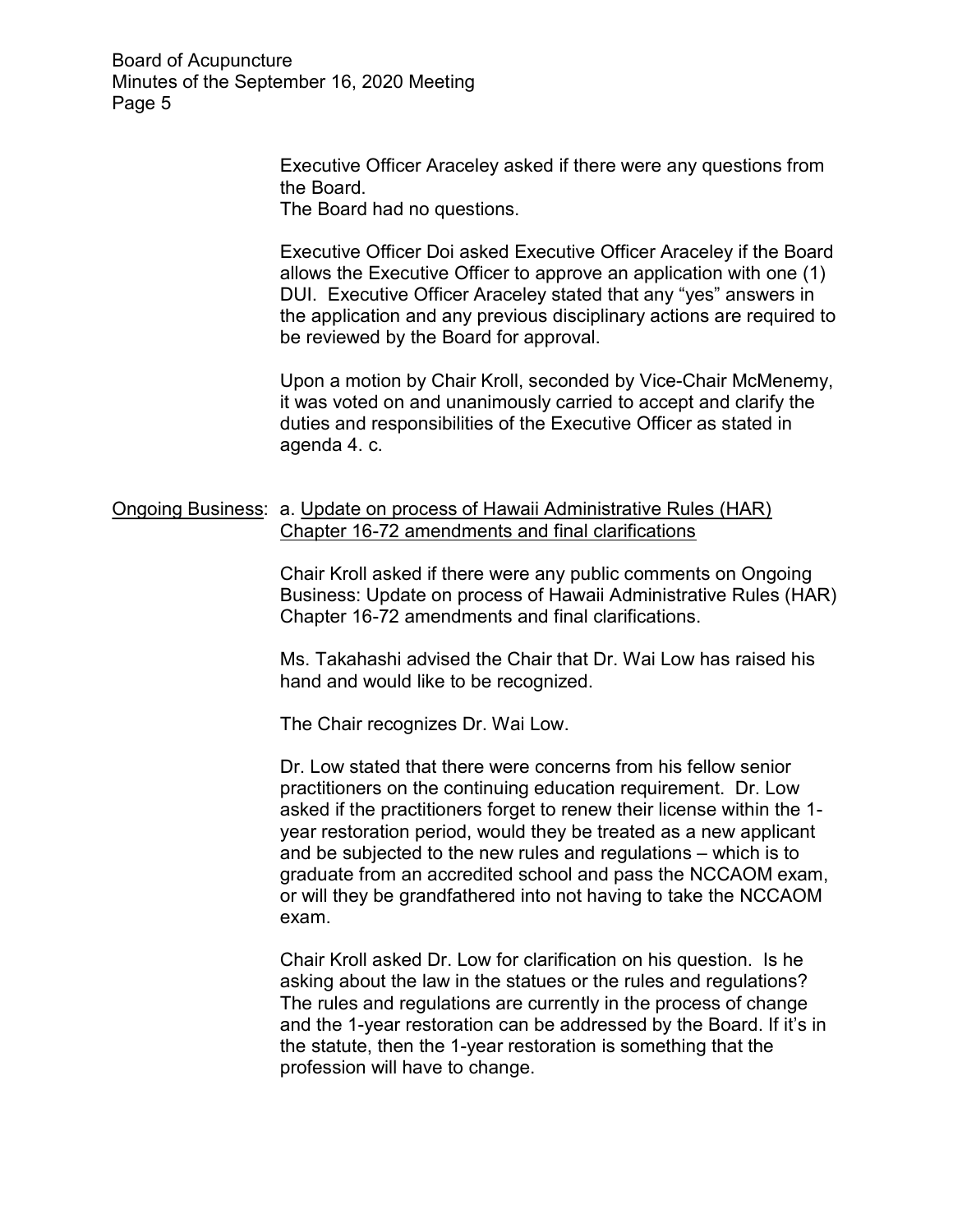Vice Chair McMenemy states that the Board is only changing the rules for new applicants and are not changing the renewal law. If a licensee fails to renew within the 1-year and will need to reapply as a new applicant, then this new law will apply to them.

 Dr. Low asked if there is any way that current licensees before a certain time frame can be grandfathered and will not need to take the current 4 module NCCAOM exam and only require the 2-exam module that they had already passed.

 Chair Kroll asked Dr. Low for clarification that his concern is for restoring a former license, 13 months after its lapsed. Dr. Low replied "yes".

 Chair Kroll thanked Dr. Low for his testimony and advised him that she is aware that the Association is working on statutory changes under 436E-9 that can possibly change restoration period from 1 year to 2 years. Chair Kroll's concern in adding a grandfather exemption is that the practitioner will not do the continuing education but instead let their license lapse and reapply. Chair Kroll however does agree that the new process might be a "real hardship" to some of the senior practitioners. Chair Kroll expressed that changing the restoration period from 1 to 2 years maybe a faster route and asked Dr. Low if this would satisfy the members. In reply, Dr. Low asked if the Board can do an Administrative bill on 436E. Chair Kroll stated that it's possible to add this into the next Board agenda and ask the public for testimony.

Executive Officer Doi asked Executive Officer Araceley on the timeline in introducing an Admin Bill. Supervising Executive Officer Ahlani Quiogue mentioned that it is too late to introduce an Administrative Bill for the 2021 session, the deadline was a couple months ago and that the Board will need to work with the professional association to extend restoration period from 1 year to 2 years in the statutes.

Chair Kroll asked what is the average time frame given by the other Boards for restoration. Executive Officer Doi replied "for Massage Therapy, it is also 1 year to restore your license and after that they would have to reapply as a new applicant". Vice Chair McMenemy stated that its also 1 year for California. Licensing Administrator Charlene Tamanaha advised Chair Kroll that there are many areas within PVL that do have a 1-year restoration period but there are also others that have longer periods (multiple years). She also added that this will need to be a statutory change and not an Administrative Rule change.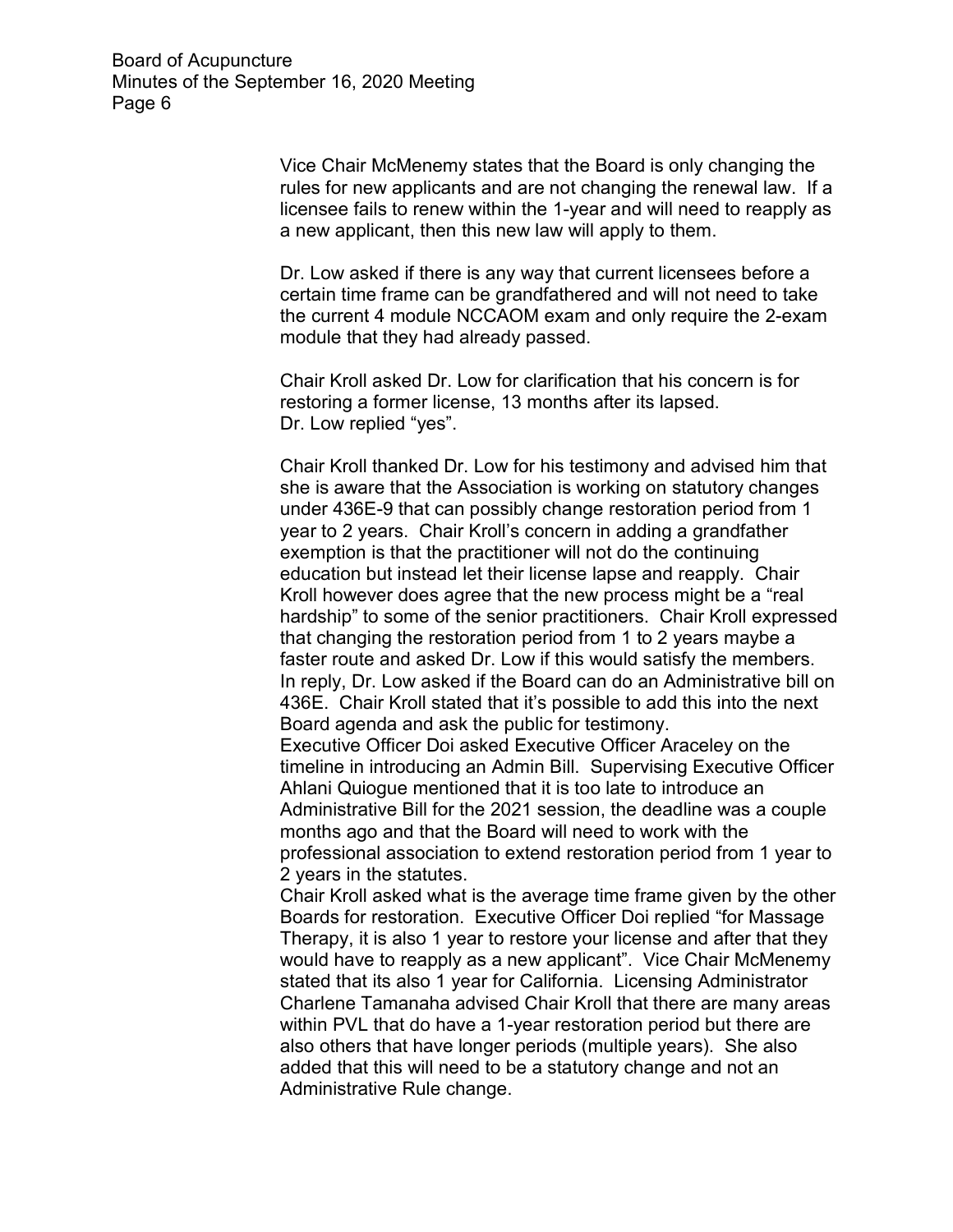> Chair Kroll asked for a clarification that the Board would not be able to make changes in the rules and regulations as this would be a conflict to the statutes. Licensing Administrator Charlene Tamanaha replied "yes".

 Chair Kroll asked if there were other comments. There were no added comments.

 Chair Kroll asked Executive Officer Araceley if he had anything to add on the HAR process.

 Executive Officer Araceley stated that the approved packet of the requested changes to the rule amendment were forwarded to DCCA's Administrative Services Office and a ramsayer version is now available. The Board will have to move it forward to the next step based on the flow chart. Executive Officer Araceley mentioned that Chair Kroll requested for this to be discussed as there were some concerns coming from the public. Executive Officer Araceley stated that there will be a public hearing meeting specifically on the rule amendments, but there is no specific date set at this time. It will be in the news media 30 days prior to the hearing so that the public is aware.

 Chair Kroll asked if there were anymore concerns on the ongoing business from the Board members. Vice Chair McMenemy stated that she has gone through the revisions and may want to revise some of the language. Licensing Administrator Charlene Tamanaha advised that the Board will need to work with Executive Officer Araceley and discuss if it needs to be amended before it gets printed by the DCCA ASO office. Vice Chair McMenemy went through all the drafts to compare and felt that some of the language needs to be addressed, such as the definition of acupuncture injection therapy – the phrase intramuscular needling (which was previously discussed by the Board) is not included in the current definition. Chair Kroll concurs with Vice Chair McMenemy that this phrase was missed.

Licensing Administrator Charlene Tamanaha suggested to take the draft and add what is needed and re-adopt the changes on the next Board meeting. She also advised the Board to create a Rules Committee to discuss and review any changes that must be made to the rules.

Chair Kroll appoints a Rules Committee composing of Chair Kroll and Vice Chair McMenemy to meet and create an updated draft for the Board to consider.

Chair Kroll asked if there were any further comments. There were no further comments.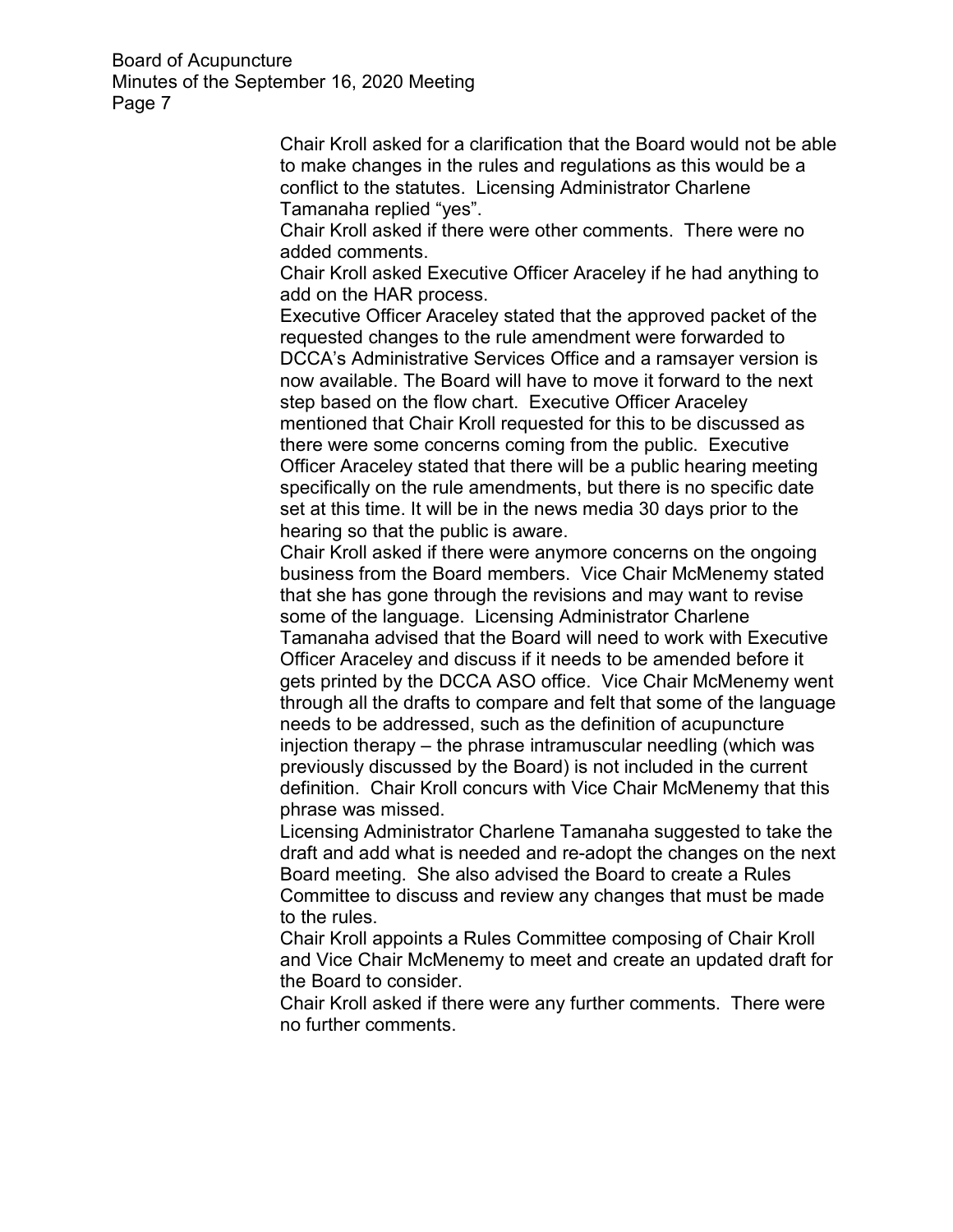# New Business: a. Telehealth for licensed acupuncturists: Is telehealth acupuncture possible and are there guidelines for acceptable telehealth practices of acupuncture?

The Chair asked if there were any comments on New Business: Telehealth for licensed acupuncturists: Is telehealth acupuncture possible and are there guidelines for acceptable telehealth practices of acupuncture? There were no comments.

Executive Officer Araceley stated that this is a question asked by the public. Chair Kroll said that the scope of practice for an acupuncturist is more than just the insertion of a needle but also includes dietary counseling, herbal counseling, lifestyle counseling as well as teaching acupressure – which can be done through telehealth. Chair Kroll stated that the Governor's proclamation however, did not include acupuncture for telehealth. Chair Kroll asked for clarification on how they can be included in the proclamation. Supervising Executive Officer Ahlani Quiogue stated that the Board can work with the Executive Director from the Profession and reach out to the Governor's COVID team to see if additional language could be added to any of the emergency proclamation regarding a suspension of a particular law. Chair Kroll asked for a comment from Dr. Wai Low with regards to adding telehealth into the emergency proclamation. Dr. Low has no problem adding telehealth.

Chair Kroll asked Supervising Executive Officer Ahlani Quiogue for how the Medical Board added telehealth into the emergency proclamation. Supervising Executive Officer Ahlani Quiogue stated that the proclamation suspended the current statutes for a physician to practice telehealth. Chair Kroll said that since telehealth is not a part of the current statutes, then there is nothing to suspend on a proclamation.

Executive Officer Araceley stated that the reason why this was added to the agenda is because there is no specific section in the laws and rules that spoke of telehealth. Chair Kroll will add telehealth to discuss with the Rules Committee.

b. Practice of acupuncture during regarding COVID-19: Are acupuncturists allowed to practice during the current lockdown measures taken in response to COVID-19?

Chair Kroll stated yes, an acupuncturist is allowed to practice during the current lockdown. The first proclamation from the Governor's office has included acupuncturist in the list of essential health care personnel and this has not been amended in any of the subsequent proclamations.